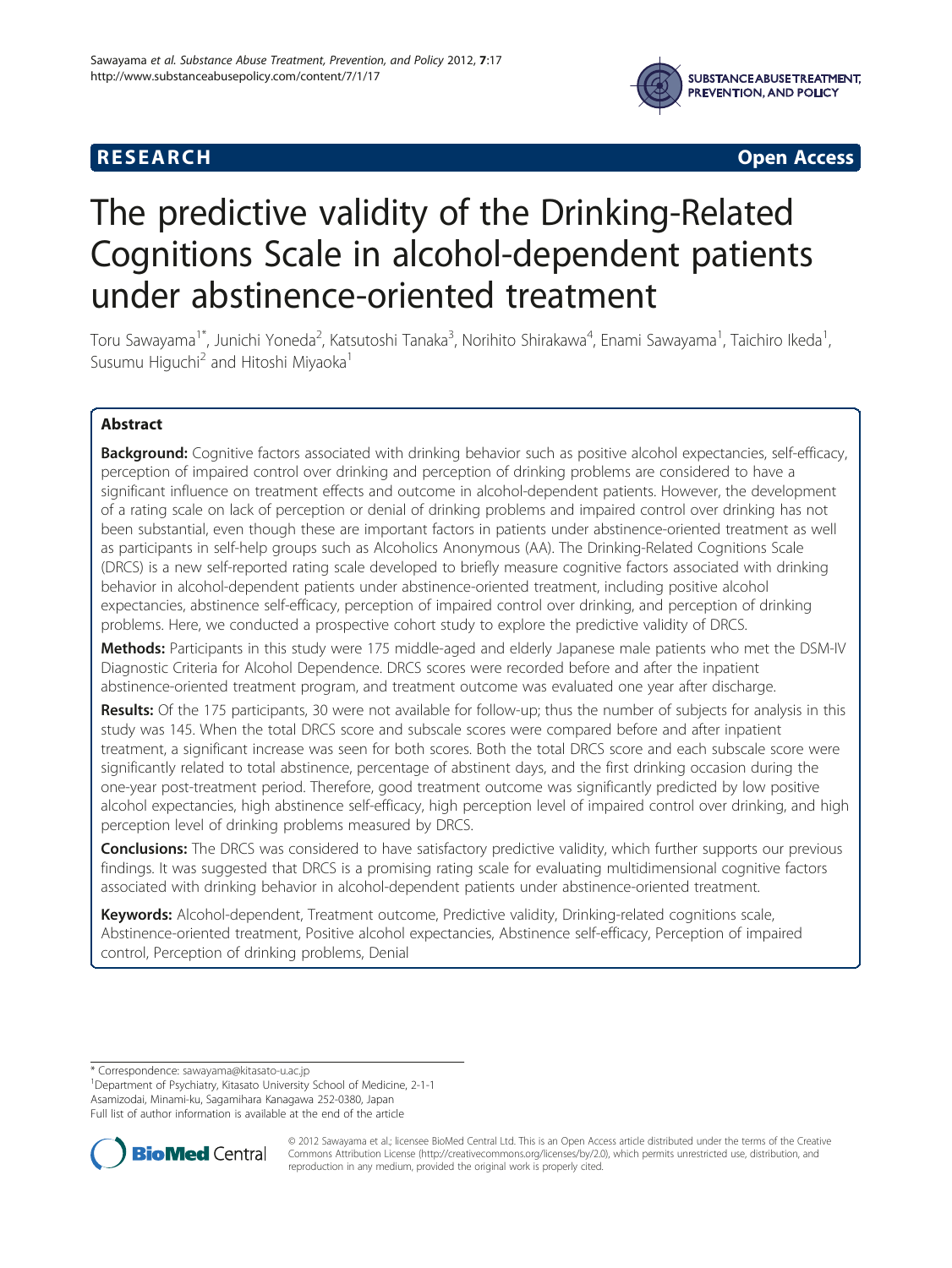## Background

There are various cognitive factors associated with drinking behavior which influence treatment outcome in alcohol-dependent patients [\[1-6\]](#page-8-0). For example, lack of perception of drinking problems and impaired control over drinking such as "I don't have a drinking problem" and "I can control my use of alcohol" is called "denial," and has long been considered a psychological defense mechanism of alcohol-dependent patients and also a significant obstacle to recovery [\[5,7\]](#page-8-0). From the viewpoint of the stages-of-change model by Prochaska and DiClemente [[8-10\]](#page-8-0), however, denial as a defense mechanism corresponds to a lack of "readiness to change" or "motivation," which drives the change in drinking behavior [[11,12\]](#page-8-0). This change model is divided into five stages: precontemplation, contemplation, preparation, action, and maintenance [[13,14\]](#page-8-0). Some alcohol-dependent patients in precontemplation, the first stage of change, can also be viewed as denying their drinking behavior since they are simply unaware of or are underestimating their own drinking problems or impaired control over drinking [\[15\]](#page-8-0). It is also known that treatment outcome is generally better in alcohol abusers and alcohol-dependent patients who are at a more progressed stage of change [\[16-22\]](#page-8-0). Therefore, the construct including denial, readiness to change and motivation is considered an important cognitive concept upon evaluating "how well alcohol-dependent patients perceive their own drinking problems and impaired control over drinking," "how determined they are to change their drinking behavior," etc. [\[2](#page-8-0)].

Other important cognitive factors associated with drinking behavior upon determining whether or not alcoholdependent patients will drink alcohol include outcome expectancies and self-efficacy. Alcohol outcome expectancies include positive expectancies anticipating positive consequences of drinking (such as "I expect to be the life and soul of the party if I have a few drinks") and negative expectancies anticipating negative consequences of drinking (such as "I expect to have a hangover if I have a few drinks") [[3](#page-8-0)]. In general, high positive expectancies are considered to bring poor treatment outcome [\[23,24\]](#page-8-0) and high negative expectancies to bring good treatment outcome [\[25,26](#page-8-0)]. Selfefficacy in alcohol abusers and alcohol-dependent patients is defined as the belief held by individuals or the level of self-confidence concerning the ability to resist engaging in drinking behavior [\[2,6\]](#page-8-0). In alcohol abusers and alcoholdependent patients, treatment outcome is considered to be good for patients with high self-efficacy, and poor for patients with low self-efficacy [\[21,22,27](#page-8-0)-[31](#page-8-0)].

As described above, cognitive factors associated with drinking behavior in alcohol-dependent patients extend over a wide range and include perception of drinking problems, perception of impaired control over drinking, readiness to change, motivation, alcohol outcome expectancies, and self-efficacy. These cognitive factors are considered to play an important role as predictors of treatment outcome. Therefore, various rating scales have been developed in order to measure cognitive factors associated with drinking behavior (Alcohol Abstinence Self-Efficacy Scale [AASE] [[32](#page-8-0)], Alcohol and Drug Consequences Questionnaire [ADCQ] [[33](#page-8-0)], Alcohol Expectancy Questionnaire [AEQ] [\[34\]](#page-8-0), Drinking Refusal Self-Efficacy Questionnaire-Revised [DRSEQ-R] [[35](#page-8-0)], Negative Alcohol Expectancy Questionnaire [NAEQ] [[36](#page-8-0)-[38](#page-8-0)], Readiness to Change Questionnaire: Treatment Version [RCQ-TV] [[17](#page-8-0)], Stages of Change Readiness and Treatment Eagerness Scale [SOCRATES] [[39](#page-8-0)], Steps Questionnaire [[40](#page-8-0)], Situational Confidence Questionnaire [SCQ] [\[41\]](#page-8-0), University of Rhode Island Change Assessment Scale [URICA] [\[42\]](#page-8-0), etc.) and numerous studies have investigated the relationship between these cognitive factors and treatment outcome. However, the development of a rating scale on lack of perception or denial of drinking problems and impaired control over drinking has not been substantial, even though these are important factors in patients under abstinenceoriented treatment as well as participants in self-help groups such as Alcoholics Anonymous (AA) [\[2,40,43-46](#page-8-0)]. In alcohol-dependent patients, cognitive factors associated with drinking behavior are multidimensional and one cognitive factor may not necessarily influence the treatment outcome. A patient may have low self-efficacy or poor perception of impaired control over drinking and, at the same time, have sufficient perception of drinking problems [[12](#page-8-0)].

Therefore, Sawayama et al. [\[47](#page-8-0)] developed the Drinking-Related Cognitions Scale (DRCS) for alcohol-dependent patients and investigated its reliability and validity. The DRCS is a 15-item self-reported questionnaire used to briefly evaluate multidimensional cognitive factors associated with drinking behavior in alcohol-dependent patients under abstinence-oriented treatment, including positive alcohol expectancies, abstinence self-efficacy, perception of impaired control over drinking, and perception of drinking problems. Each item is rated on a 6-point scale, where 1 point is given for "Strongly Agree" and 6 points for "Strongly Disagree." Three out of 15 items are reverse-score items. The DRCS is shown in the appendix (see [Additional](#page-7-0) [file 1\)](#page-7-0).

The DRCS is divided into three subscales (expectancy and resignation, perception of impaired control, and perception of drinking problems) with factor analysis. All items have a factor load of 0.40 or greater. The cumulative contribution rate of the three factors was 58.2% (see [Additional file 2](#page-7-0)). "Expectancy and resignation" represents positive alcohol expectancies and abstinence self-efficacy (or resignation concerning abstinence). High scores for "expectancy and resignation" are evaluated as low positive expectancies and high abstinence self-efficacy (or low resignation concerning abstinence). "Perception of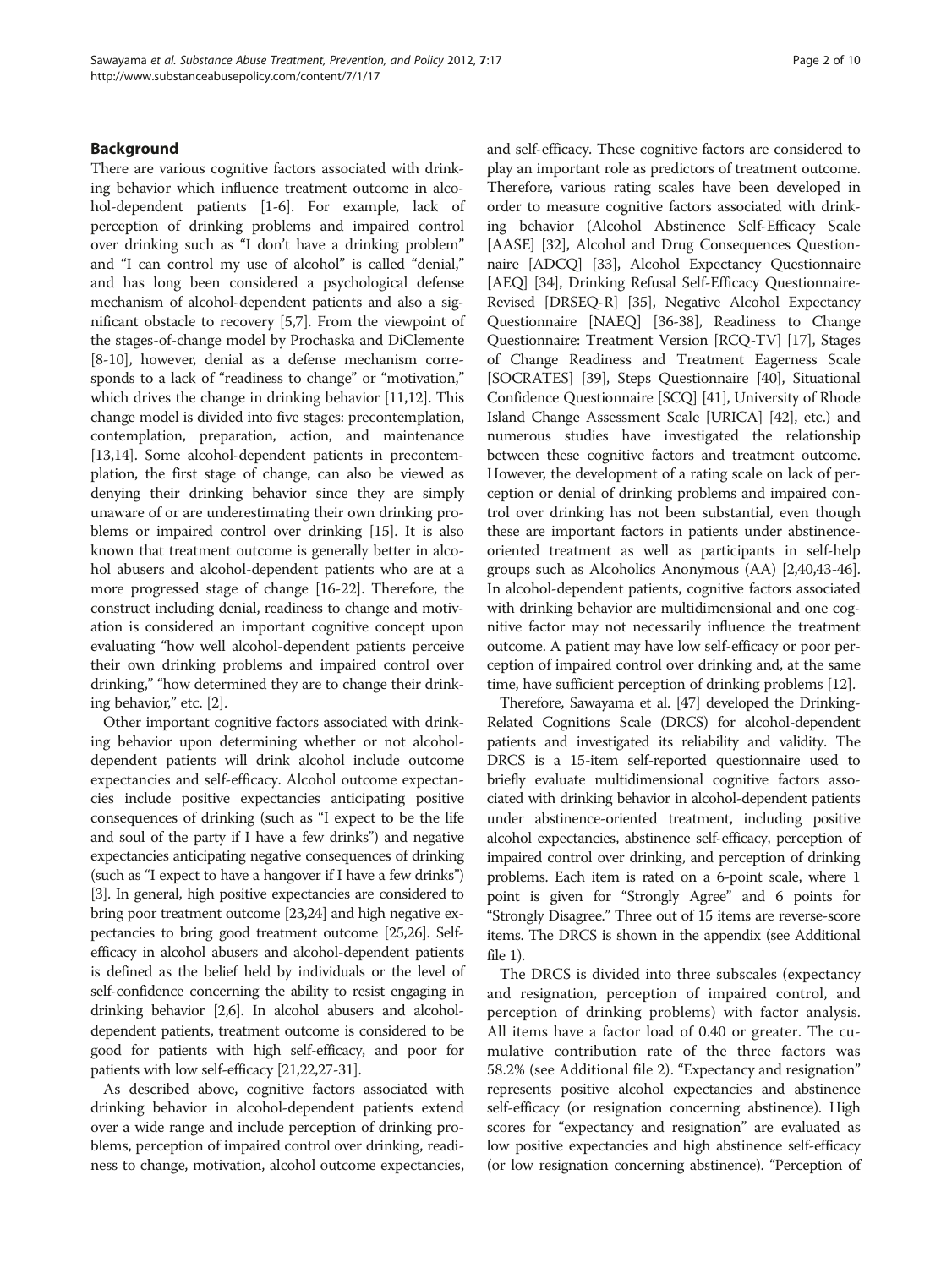impaired control" represents how well one perceives

impaired control over drinking (or denial of impaired control). High scores for "perception of impaired control" are evaluated as high perception level of impaired control (or weak denial). "Perception of drinking problems" represents how well one perceives drinking problems (or denial of drinking problems). High scores for "perception of drinking problems" are evaluated as high perception level of drinking problems (or weak denial). Thus, if the total DRCS score is high, cognition associated with drinking behavior is evaluated as adaptive (denial of drinking behavior is weak). Cronbach's α coefficient in all DRCS items as well as in each subscale was 0.80 or higher, which showed good internal consistency. The value in the analysis of variance intraclass correlation coefficient (ANOVA ICC) with the test-retest method was 0.81 for all items, i.e., sufficiently high and considered to have good reproducibility. Regarding the total DRCS score and each subscale score in the difference of treatment outcome three months after inpatient abstinence-oriented treatment, the scores for the abstinence group were significantly higher compared with the drinking group, which showed good predictive validity.

While a conclusion has not yet been reached regarding whether the treatment goal for alcohol-dependent patients should be "moderation" or "abstinence" [\[48-53](#page-9-0)], abstinenceoriented treatment is still commonly provided [\[53-57](#page-9-0)]. However, there are few scales available for evaluating lack of perception or denial of drinking problems as well as impaired control over drinking in patients under abstinence-oriented treatment, even those these are important concepts [\[2,40,43](#page-8-0)-[46](#page-8-0)]. Therefore, we investigated the relationship between DRCS scores and treatment outcome at the one-year follow-up, in order to further evaluate the predictive validity of DRCS in alcohol-dependent patients under abstinence-oriented treatment.

## Methods

## **Participants**

The number of participants in this study was 175, including 153 participants from the previous study [[47](#page-8-0)] that surveyed treatment outcome at a 3-month followup and an additional 22 people. The participants were voluntarily admitted to the alcohol treatment ward for middle-aged and elderly males at the National Hospital Organization Kurihama Alcoholism Center (Kanagawa, Japan) and all participants met the DSM-IV Diagnostic Criteria for Alcohol Dependence [\[58\]](#page-9-0).

## Procedure

This study was approved by the Ethics Committee of National Hospital Organization Kurihama Alcoholism Center. Participants received acute-stage treatment (physical treatment as well as treatment of withdrawal symptoms) for three to four weeks at the Internal Medicine Ward, and

were transferred to the Alcohol Treatment Ward when they were at a mentally and physically stable stage. After the transfer, the detailed purpose of this study was explained to the participants verbally and in writing, and written consent was obtained from each participant for conducting DRCS as well as cooperating with the outcome survey after discharge.

First, participant characteristics (age, number of admissions to a psychiatry department to treat alcohol dependence, history of alcohol withdrawal symptoms [finger tremor, seizure, and delirium], presence of liver cirrhosis, score on Mini-Mental State Examination [MMSE], status of cohabitation with spouse, employment status, educational history, history of illegal drug usage or abuse, age at first consumption of alcohol, status of alcohol problems in parents or siblings, and score on pre-treatment Self-Rating Depression Scale [SDS]) were assessed prior to implementation of the inpatient treatment program, and DRCS was conducted. After the nine-week inpatient treatment program was completed including assessment and feedback regarding alcohol problems in patients, education on alcohol dependence, motivational approaches to abstinence, coping-skills training, facilitation to participate in a selfhelp group, etc., DRCS and SDS were conducted again (this inpatient treatment is an abstinence-oriented program). Finally, one year after discharge, an investigation was conducted by face-to-face interview or by phone with patients, families, and municipal welfare office staff. The treatment outcome at the one-year follow-up was assessed by assigning (a) patients with "0" drinking days as the "abstinence group" and (b) patients with "1 or more" drinking days as the "drinking group."

DRCS was developed to evaluate cognitive factors associated with drinking behavior in alcohol-dependent patients who received abstinence-oriented treatment; therefore, the treatment goal for these patients is total abstinence. However, in order to increase the predictive validity of DRCS, not only total abstinence but also two other treatment outcomes associated with abstinence (the percentage of abstinent days during the one-year post-treatment period and the number of days until the first drinking occasion after discharge) were added as criteria to evaluate the predictive validity. Thus, the predictive validity of DRCS was evaluated by three treatment outcomes during the one-year post-treatment period: (1) total abstinence, (2) percentage of abstinent days and (3) the first drinking occasion.

## Analysis plan

First, the treatment outcome at the one-year follow-up was compared in terms of participant characteristics as well as DRCS scores by chi-square test or unpaired t-test. Next, DRCS scores before and after the treatment program were compared by paired t-test.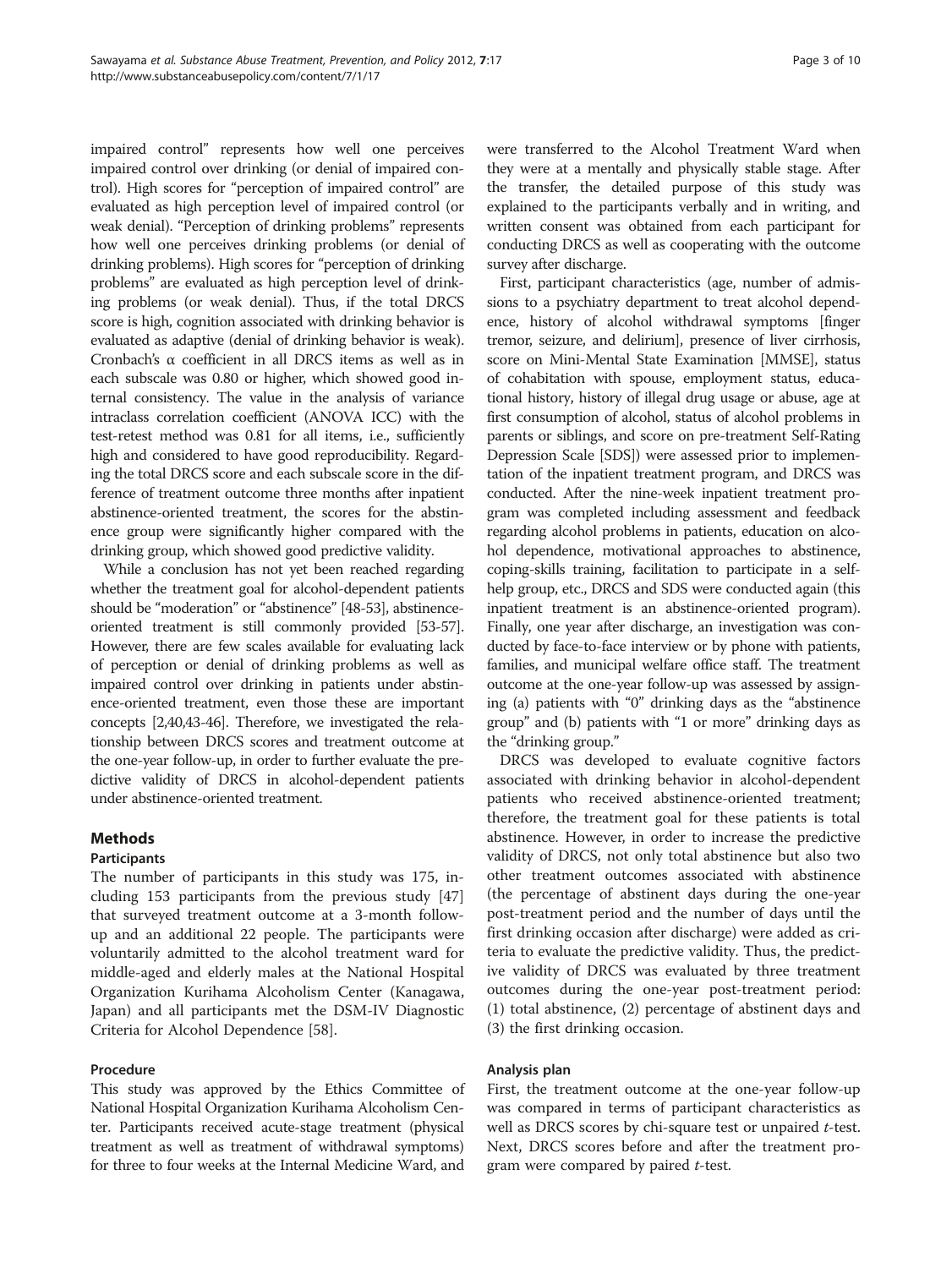Furthermore, binominal logistic regression analysis was conducted using the forced entry method, with total abstinence as a dependent variable and the total post-treatment DRCS scores, subscale scores, changes in each DRCS score from baseline to end of treatment and age as well as participant characteristics showing significant difference by univariable analysis as independent variables, in order to investigate how the cognitive factors influence treatment outcome under conditions excluding the influence of confounding factors such as participant characteristics.

The extent to which the total post-treatment DRCS scores and subscale scores influence the percentage of abstinent days during the one-year post-treatment period was also investigated. For this purpose, the generalized estimating equation (GEE) analysis was used with the percentage of abstinent days as the dependent variable and the total post-treatment DRCS scores and subscale scores, age, and participant characteristics indicating significant differences in univariable analysis as independent variables.

Finally, the influence of the total post-treatment DRCS scores and subscale scores was examined in terms of the number of days until the first drinking occasion after discharge. Proportional hazard analysis was conducted using the forced entry method, with the first drinking occasion as the dependent variable and the total post-treatment DRCS scores and subscale scores, age, and participant characteristics indicating significant differences in univariable analysis as independent variables.

SPSS 16.0 software was used for statistical analysis.

## Results

#### Baseline characteristics of participants

Of the 175 participants in this study, 20 requested discharge during the course of the inpatient treatment program, and 10 were unavailable for follow-up one year after discharge. Thus, the number of subjects for analysis in this study is 145. Among the 145 participants whose answers were successfully obtained in the outcome survey, 53 answers were from face-to-face interviews, 40 from phone interviews, 11 from phone interviews with participants and families, 36 from phone interviews with families only, and five from phone interviews with municipal welfare office staff only.

The demographic characteristics of the participants are shown in Table 1. With regard to patients who had a history of using or abusing illegal drugs, 16 patients used inhalants, three patients used amphetamines, two patients used cannabis, one patient used hallucinogenics, two patients abused sedative-hypnotics and two patients abused analgesics. Five patients had a history of using or abusing two or more types of illegal drugs. There was only one inhalant abuser who was abusing both alcohol and other drugs on

## Table 1 Demographic characteristics of participants  $(n = 145)$

| <b>Variables</b>                                                    | Mean (SD) or % |
|---------------------------------------------------------------------|----------------|
| Age (Mean [SD])                                                     | 49.4 (7.7)     |
| Number of admissions to a psychiatry<br>department (Mean [SD])      | 2.0(1.6)       |
| History of finger tremor due to alcohol<br>withdrawal (% yes)       | 80.0           |
| History of seizure due to alcohol<br>withdrawal (% yes)             | 15.9           |
| History of delirium due to alcohol<br>withdrawal (% yes)            | 22.8           |
| Presence of liver cirrhosis (% yes)                                 | 18.6           |
| MMSE (Mean [SD])                                                    | 27.8 (2.1)     |
| Cohabitation with spouse (% yes)                                    | 48.3           |
| Employment status (% working<br>continuously for more than 3 years) | 56.6           |
| Educational history (% graduation from<br>high school or higher)    | 77.2           |
| History of illegal drug usage or abuse<br>(% yes)                   | 13.8           |
| Age at first consumption of alcohol<br>(Mean [SD])                  | 17.5 (3.2)     |
| Alcohol problems in parent or sibling<br>(% yes)                    | 24.1           |
| Pre-treatment SDS score (Mean [SD])                                 | 41.1 (7.2)     |
| Post-treatment SDS score (Mean [SD])                                | 38.4 (8.0)     |
| Pre-treatment DRCS score (Mean [SD])                                |                |
| Expectancy and resignation                                          | 28.1 (6.0)     |
| Perception of impaired control                                      | 22.0 (6.4)     |
| Perception of drinking problems                                     | 18.2 (4.9)     |
| Total                                                               | 68.3 (13.7)    |
| Post-treatment DRCS score (Mean [SD])                               |                |
| Expectancy and resignation                                          | 31.3(5.3)      |
| Perception of impaired control                                      | 25.0 (5.9)     |
| Perception of drinking problems                                     | 20.8 (4.0)     |
| Total                                                               | 77.1 (12.8)    |

SD = Standard deviation; MMSE = Mini-Mental State Examination; SDS = Self-Rating Depression Scale.

admission. No significant difference was found in age, total pre-treatment DRCS scores, and subscale scores between the 145 patients under this study and 30 patients outside of this study (mean age: 49.4 [SD, 7.7] vs. 46.6 [SD, 8.5], unpaired *t*-test = 1.79, df = 173,  $p = 0.076$ ; mean "expectancy" and resignation" score: 28.1 [SD, 6.0] vs. 27.6 [SD, 5.9], unpaired *t*-test = 0.40,  $df = 173$ ,  $p = 0.689$ ; mean "perception of impaired control" score: 22.0 [SD, 6.4] vs. 21.7 [SD, 5.5], unpaired *t*-test = 0.27,  $df = 47$ ,  $p = 0.787$ ; mean "perception of drinking problems" score: 18.2 [SD, 4.9] vs. 19.0 [SD, 4.4], unpaired  $t$ -test = -0.80, df = 173, p = 0.425; mean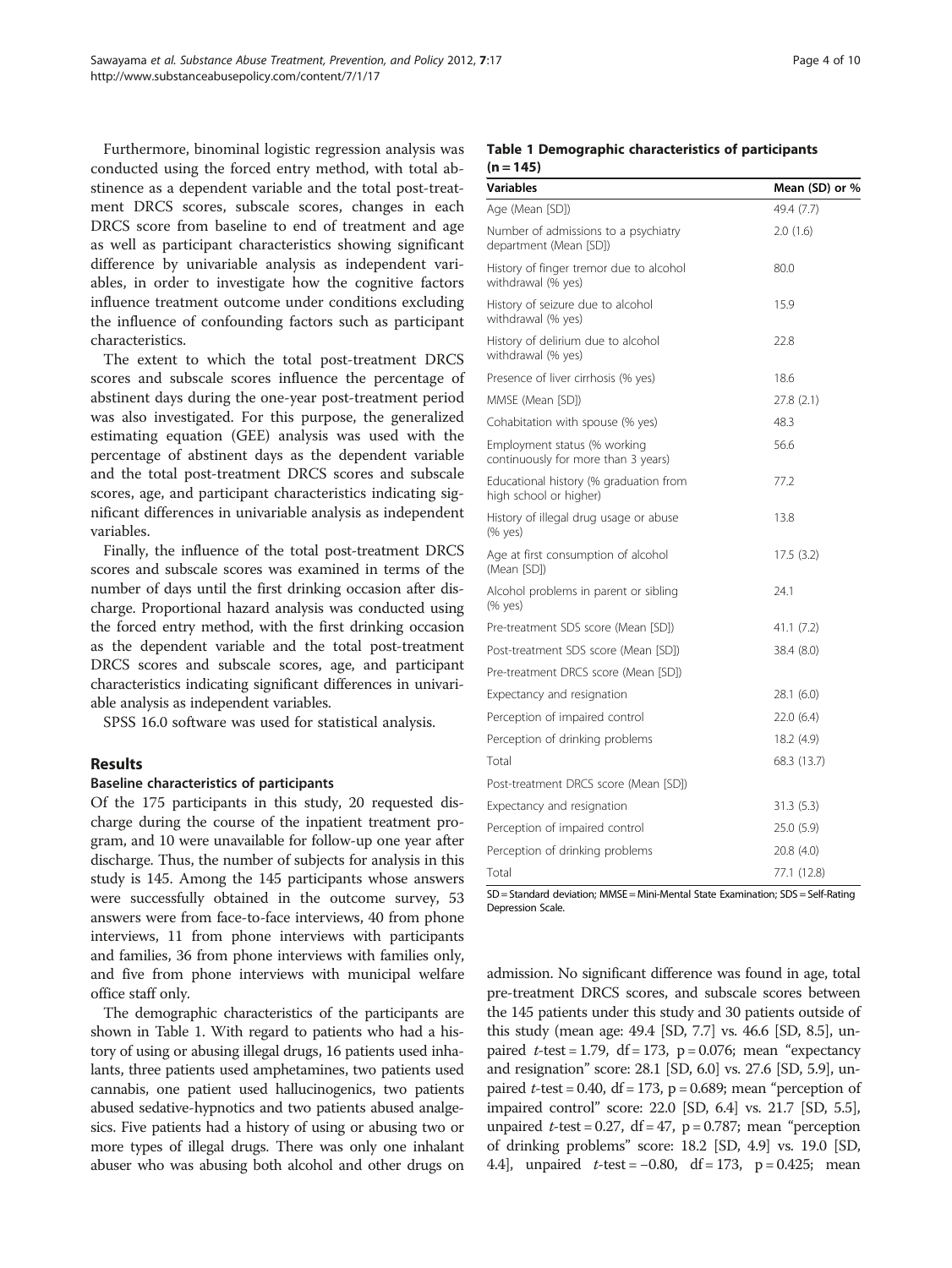"total" score: 68.3 [SD, 13.7] vs. 68.3 [SD, 10.6], unpaired  $t$ -test = 0.01, df = 51, p = 0.992).

## Comparison between pre-treatment and post-treatment DRCS scores

When total DRCS scores and subscale scores were compared before and after treatment, a significant increase was seen for both scores (scores for "expectancy and resignation" increased from 28.1 [SD, 6.0] to 31.3 [SD, 5.3], paired  $t$ -test = -6.53, df = 144,  $p < 0.001$ ; "perception of impaired control" increased from 22.0 [SD, 6.4] to 25.0 [SD, 5.9], paired  $t$ -test = -6.10, df = 144, p < 0.001; "perception of drinking problems" increased from 18.2 [SD, 4.9] to 20.8 [SD, 4.0], paired  $t$ -test = -8.15, df = 144,  $p < 0.001$ ; and "total" increased from 68.3 [SD, 13.7] to 77.1 [SD, 12.8], paired *t*-test = -8.97, df = 144, p < 0.001).

## Relationship between participant characteristics and total abstinence at one-year follow-up

The relationship between participant characteristics and total abstinence at the one-year follow-up in the univariable analysis is shown in Table [2](#page-5-0) (chi-square test or unpaired t-test). Characteristics showing a significant difference between the abstinence group and the drinking group included the number of admissions to a psychiatry department to treat alcohol dependence, history of finger tremor due to alcohol withdrawal, employment status, educational history, and history of illegal drug usage or abuse. A significant difference was not seen between the abstinence group and the drinking group regarding the pre-treatment DRCS scores; however, both the total post-treatment DRCS scores and subscale scores were significantly higher in the abstinence group than in the drinking group.

## Relationship between total abstinence during the one-year post-treatment period and post-treatment DRCS scores in logistic regression analysis

The adjusted odds ratios for total abstinence during the investigation period are shown in Table [3,](#page-6-0) calculated by binominal logistic regression analysis. Each post-treatment DRCS subscale score had a strong correlation (Spearman's rank correlation coefficient for "expectancy and resignation" and "perception of impaired control" was 0.60  $[P < 0.01]$ , for "expectancy and resignation" and "perception of drinking problems"  $0.48$  [P < 0.01], and for "perception of impaired control" and "perception of drinking problems" 0.51  $[P < 0.01]$ ); therefore, in order to avoid multicollinearity, the total post-treatment DRCS score and three subscale scores were not entered into the model at the same time, but instead, four models were developed and each of these four scores was entered in the respective models to obtain the odds ratio of each score for total abstinence. Each odds ratio was adjusted by age as well as characteristics indicating significant differences in univariable analysis (number of

admissions to a psychiatry department to treat alcohol dependence, history of finger tremor due to alcohol withdrawal, employment status, educational history, and history of illegal drug usage or abuse).

Both the total DRCS score and each subscale score were significantly related to total abstinence during the one-year investigation period. The adjusted odds ratio (AOR) for total abstinence by one-point increase of each DRCS score was 1.12 for "expectancy and resignation," 1.10 for "perception of impaired control," 1.12 for "perception of drinking problems," and 1.05 for "total" score.

However, the odds ratio for changes in each DRCS score adjusted under the same conditions was not significant in terms of total abstinence (changes in "expectancy and resignation":  $AOR = 1.01$ , 95% CI [confidence interval] = 0.95–1.08, Wald chi-square = 0.16,  $df = 1$ ,  $p = 0.690$ ; changes in "perception of impaired control": AOR = 1.00, 95% CI =  $0.94-1.07$ , Wald chi-square < 0.01, df = 1, p = 0.988; changes in "perception of drinking problems": AOR = 1.01, 95% CI = 0.95–1.08, Wald chi-square = 0.16, df = 1, p = 0.690; changes in "total":  $AOR = 1.00$ , 95% CI = 0.97–1.04, Wald chi-square = 0.06,  $df = 1$ ,  $p = 0.813$ ).

## Relationship between percentage of abstinent days during the one-year post-treatment period and post-treatment DRCS scores in GEE analysis

The average percentage of abstinent days during the oneyear post-treatment period was 45.4% (SD, 34.9) for 92 patients in the drinking group. The total post-treatment DRCS score and subscale scores were significantly related to the percentage of abstinent days in the GEE analysis with the percentage of abstinent days as the dependent variable (Table [4\)](#page-6-0). It was suggested that the percentage of abstinent days significantly increases with the increase in each DRCS score.

## Relationship between first drinking occasion during the one-year post-treatment period and post-treatment DRCS scores in proportional hazards analysis

The average number of days after discharge until the first drinking occasion was 67.0 days (SD, 75.1) for 92 patients in the drinking group. Both the total DRCS score and each subscale score were significantly related to the first drinking occasion (Table [5](#page-6-0)). The hazard ratio for the first drinking occasion by one-point increase of each DRCS score was 0.95 for "expectancy and resignation," 0.94 for "perception of impaired control," 0.92 for "perception of drinking problems," and 0.97 for "total" score. It was suggested that the first drinking occasion after discharge significantly decreases with the increase in each DRCS score.

## **Discussion**

In this study, we investigated the predictive validity of DRCS in alcohol-dependent patients under abstinence-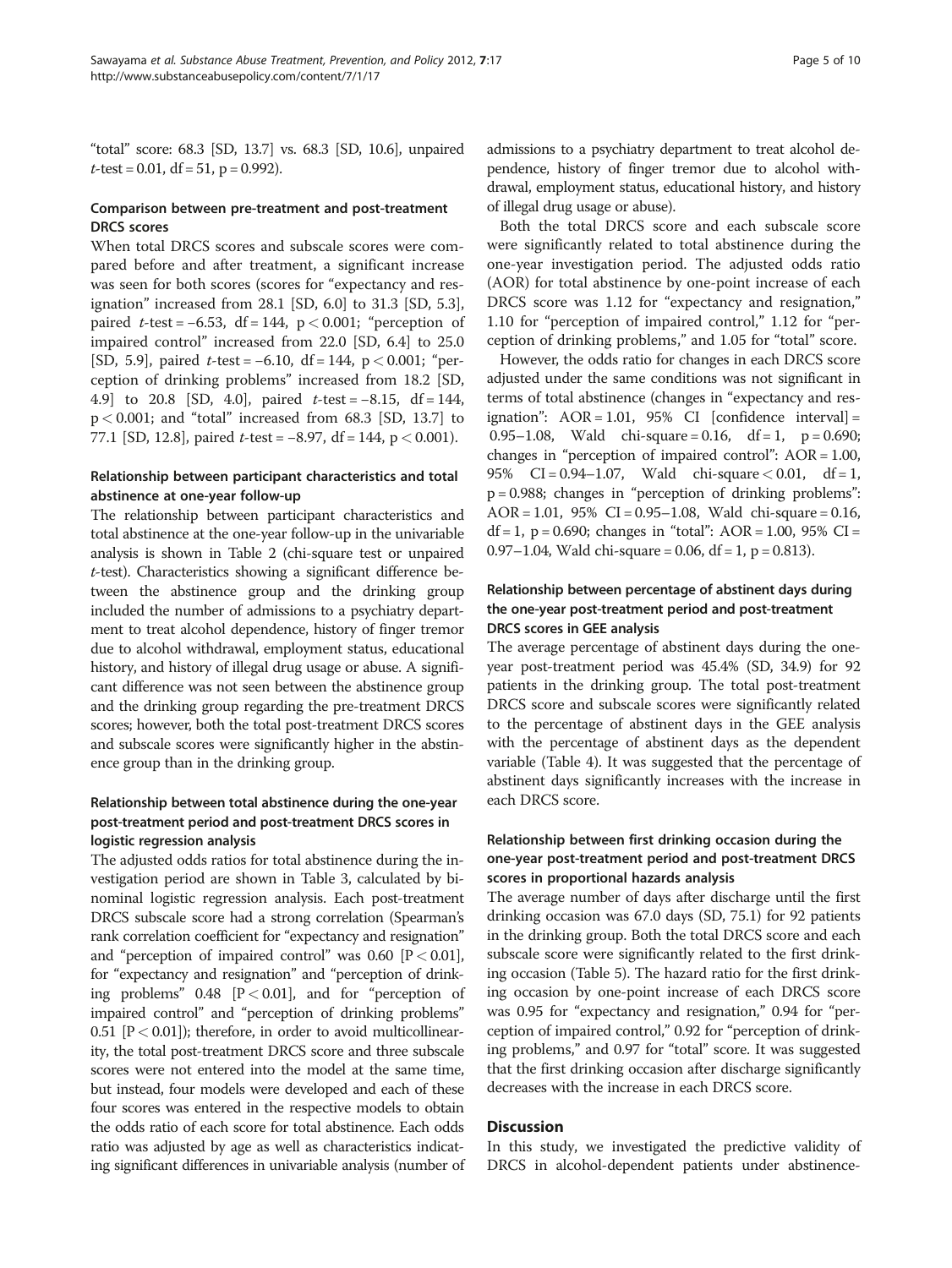## <span id="page-5-0"></span>Table 2 Relationship between demographic characteristics of participants and total abstinence at one-year follow-up  $(n = 145)$

|                                                                 | Abstinence group<br>$(n = 53)$ | Drinking group<br>(n = 92) | P-value | <b>Statistic</b>                     |
|-----------------------------------------------------------------|--------------------------------|----------------------------|---------|--------------------------------------|
| Age (Mean [SD])                                                 | 50.4(7.5)                      | 48.9 (7.8)                 | 0.236   | $t_{143} = -1.19$                    |
| Number of admissions to a psychiatry department (Mean [SD])     | 1.5(1.2)                       | 2.3(1.7)                   | 0.001   | $t_{135} = 3.33$                     |
| History of finger tremor due to alcohol withdrawal              |                                |                            | 0.020   | $Chi21 = 5.42$                       |
| No                                                              | 16 (30.2%)                     | 13 (14.1%)                 |         |                                      |
| Yes                                                             | 37 (69.8%)                     | 79 (85.9%)                 |         |                                      |
| History of seizure due to alcohol withdrawal                    |                                |                            | 0.256   | $Chi21 = 1.29$                       |
| No                                                              | 47 (88.7%)                     | 75 (81.5%)                 |         |                                      |
| Yes                                                             | 6 (11.3%)                      | 17 (18.5%)                 |         |                                      |
| History of delirium due to alcohol withdrawal                   |                                |                            | 0.980   | Chi <sup>2</sup> <sub>1</sub> < 0.01 |
| No                                                              | 41 (77.4%)                     | 71 (77.2%)                 |         |                                      |
| Yes                                                             | 12 (22.6%)                     | 21 (22.8%)                 |         |                                      |
| Presence of liver cirrhosis                                     |                                |                            | 0.087   | $Chi21 = 2.94$                       |
| No                                                              | 47 (88.7%)                     | 71 (77.2%)                 |         |                                      |
| Yes                                                             | 6 (11.3%)                      | 21 (22.8%)                 |         |                                      |
| MMSE(Mean [SD])                                                 | 28.0 (1.7)                     | 27.7(2.3)                  | 0.403   | $t_{135} = -0.84$                    |
| Cohabitation with spouse                                        |                                |                            | 0.113   | $Chi_1^2 = 2.51$                     |
| Yes                                                             | 32 (60.4%)                     | 43 (46.7%)                 |         |                                      |
| No                                                              | 21 (39.6%)                     | 49 (53.3%)                 |         |                                      |
| Employment status                                               |                                |                            | 0.014   | $Chi21 = 5.98$                       |
| Working continuously for more than 3 years                      | 37 (69.8%)                     | 45 (48.9%)                 |         |                                      |
| Working continuously for less than 3 years, or unemployed       | 16 (30.2%)                     | 47 (51.1%)                 |         |                                      |
| Educational history                                             |                                |                            | 0.037   | $Chi21 = 4.34$                       |
| Graduated from high school or higher                            | 46 (86.8%)                     | 66 (71.7%)                 |         |                                      |
| Graduated from junior high school or dropped out of high school | 7 (13.2%)                      | 26 (28.3%)                 |         |                                      |
| History of illegal drug usage or abuse                          |                                |                            | 0.008   | $Chi21 = 7.05$                       |
| No                                                              | 51 (96.2%)                     | 74 (80.4%)                 |         |                                      |
| Yes                                                             | 2(3.8%)                        | 18 (19.6%)                 |         |                                      |
| Age at first consumption of alcohol (Mean [SD])                 | 18.0(2.9)                      | 17.2(3.5)                  | 0.153   | $t_{143} = -1.44$                    |
| Alcohol problems in parent or sibling                           |                                |                            | 0.934   | $Chi21 = 0.01$                       |
| No                                                              | 40 (75.5%)                     | 70 (76.1%)                 |         |                                      |
| Yes                                                             | 13 (24.5%)                     | 22 (23.9%)                 |         |                                      |
| Pre-treatment SDS score (Mean [SD])                             | 41.2(6.6)                      | 41.4(7.6)                  | 0.937   | $t_{143} = -0.08$                    |
| Post-treatment SDS score (Mean [SD])                            | 37.9 (7.8)                     | 38.7 (8.1)                 | 0.552   | $t_{143} = 0.60$                     |
| Pre-treatment DRCS score (Mean [SD])                            |                                |                            |         |                                      |
| Expectancy and resignation                                      | 29.3 (5.4)                     | 27.4(6.3)                  | 0.057   | $t_{143} = -1.92$                    |
| Perception of impaired control                                  | 23.0(6.0)                      | 21.5(6.6)                  | 0.172   | $t_{143} = -1.37$                    |
| Perception of drinking problems                                 | 18.5 (4.3)                     | 18.0(5.2)                  | 0.611   | $t_{143} = -0.51$                    |
| Total                                                           | 70.8 (13.3)                    | 66.9 (13.7)                | 0.096   | $t_{143} = -1.67$                    |
| Post-treatment DRCS score (Mean [SD])                           |                                |                            |         |                                      |
| Expectancy and resignation                                      | 33.3 (3.8)                     | 30.2(5.8)                  | < 0.001 | $t_{140} = -3.79$                    |
| Perception of impaired control                                  | 26.5(4.8)                      | 24.1(6.3)                  | 0.013   | $t_{133} = -2.52$                    |
| Perception of drinking problems                                 | 21.7(3.1)                      | 20.4(4.4)                  | 0.041   | $t_{137} = -2.06$                    |
| Total                                                           | 81.4 (10.1)                    | 74.7 (13.6)                | 0.001   | $t_{134} = -3.37$                    |

SD = Standard deviation; MMSE = Mini-Mental State Examination; SDS = Self-Rating Depression Scale. Statistical tests used are the chi-square test or the unpaired t-test.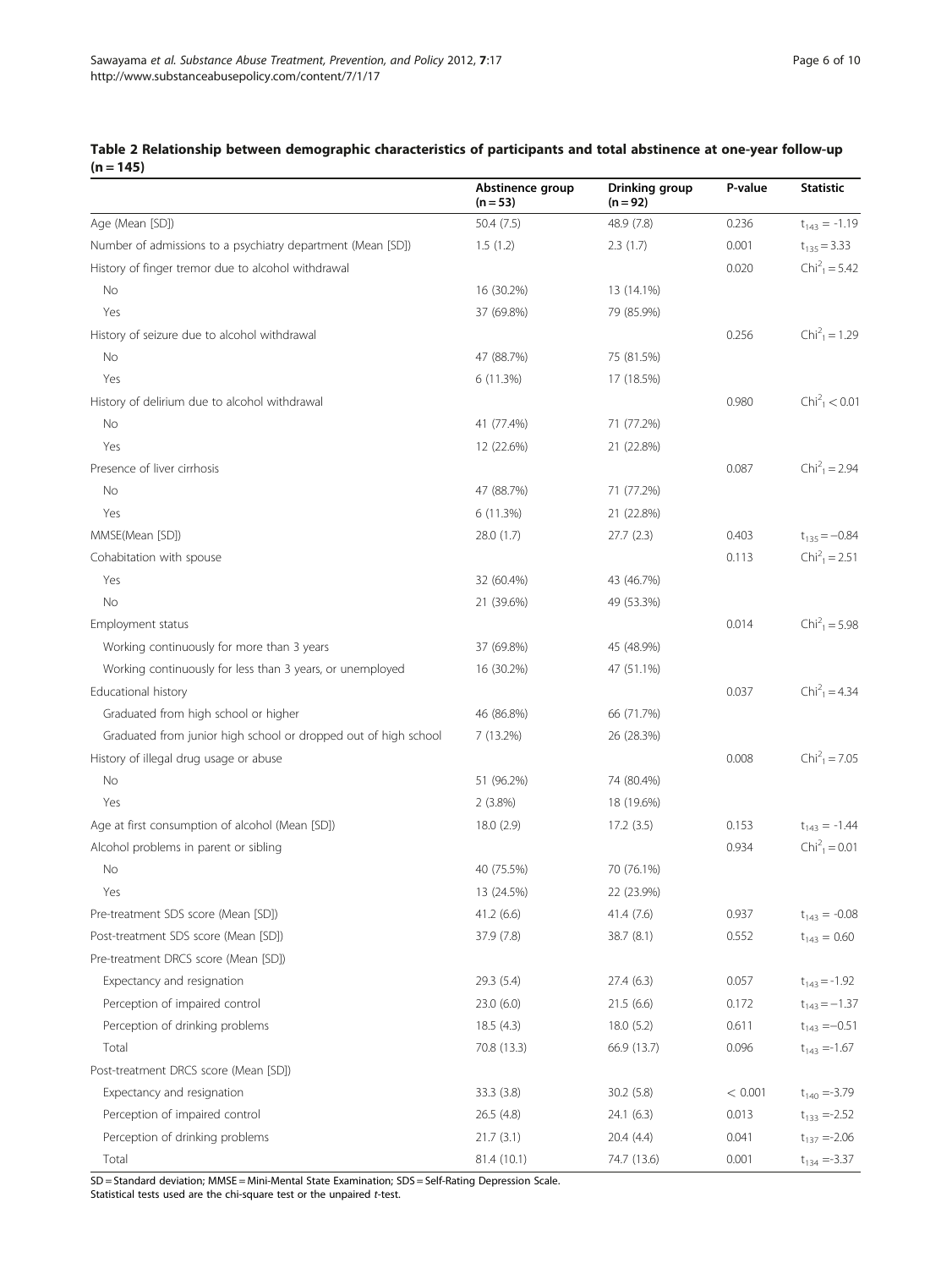<span id="page-6-0"></span>Table 3 Adjusted odds ratios for total abstinence during the one-year post-treatment period in logistic regression analysis  $(n = 145)$ 

|                                    | Wald<br>chi-square | df Adjusted OR<br>(95% CI)            | P-value |
|------------------------------------|--------------------|---------------------------------------|---------|
| Expectancy and resignation 7.09    |                    | 1.12 $(1.03-1.23)$ <sup>a</sup> 0.008 |         |
| Perception of<br>impaired control  | 6.82               | 1 1.10 $(1.02 - 1.18)^{b}$ 0.009      |         |
| Perception of<br>drinking problems | 4.88               | 1 1.12 $(1.01-1.24)$ $\degree$ 0.027  |         |
| Total                              | 855                | $1.05(1.02 - 1.09)^{d}$ 0.003         |         |

 $df = degrees of freedom; OR = odds ratio; Cl = confidence interval.$ 

Logistic regression analysis was conducted using the forced entry method, with total abstinence as a dependent variable.

<sup>a</sup> Adjusted for adjustment factors (age, number of admissions to a psychiatry department, history of finger tremor, employment status, educational history, and history of illegal drug usage or abuse). Odds ratio refers to a per-point increment in the score for expectancy and resignation.

<sup>b</sup> Adjusted for adjustment factors in <sup>a</sup>. Odds ratio refers to a per-point increment in the score for perception of impaired control.

<sup>c</sup> Adjusted for adjustment factors in <sup>a</sup>. Odds ratio refers to a per-point

increment in the score for perception of drinking problems.

<sup>d</sup> Adjusted for adjustment factors in <sup>a</sup>. Odds ratio refers to a per-point increment in the total score.

oriented treatment. Both the total DRCS score and each subscale score were significantly related to total abstinence during the one-year investigation period. Furthermore, both the total DRCS score and each subscale score were significantly related to the percentage of abstinent days as well as the first drinking occasion after discharge. Therefore, good treatment outcome was significantly predicted by low positive alcohol expectancies, high abstinence selfefficacy, high perception level of impaired control over drinking, and high perception level of drinking problems

Table 4 Relationship between percentage of abstinent days during the one-year post-treatment period and post-treatment DRCS scores in GEE analysis (n = 145)

|                                    | Regression<br>coefficient (SE) chi-square | Wald  | df 95% CI             | P-value |
|------------------------------------|-------------------------------------------|-------|-----------------------|---------|
| Expectancy<br>and resignation      | $2.07(0.58)^{a}$                          | 12.68 | $0.93 - 3.20 < 0.001$ |         |
| Perception of<br>impaired control  | 1.69 $(0.51)$ <sup>b</sup>                | 11.12 | $0.70 - 2.68$         | 0.001   |
| Perception of<br>drinking problems | 2.73 $(0.73)$ <sup>c</sup>                | 14.09 | $1.31 - 4.16 < 0.001$ |         |
| Total                              | $0.97(0.24)^d$                            | 16.53 | $0.50 - 1.44 < 0.001$ |         |

GEE = generalized estimating equation; SE = standard error; df = degrees of freedom; CI = confidence interval.

GEE analysis was conducted with the percentage of abstinent days as a dependent variable.

<sup>a</sup> Adjusted for adjustment factors (age, number of admissions to a psychiatry department, history of finger tremor, employment status, educational history, and history of illegal drug usage or abuse). Regression coefficient refers to a per-point increment in the score for expectancy and resignation.

<sup>b</sup> Adjusted for adjustment factors in <sup>a</sup>. Regression coefficient refers to a per-point increment in the score for perception of impaired control.

 $\epsilon$  Adjusted for adjustment factors in  $\frac{a}{n}$ . Regression coefficient refers to a per-point increment in the score for perception of drinking problems.<br><sup>d</sup> Adjusted for adjustment factors in <sup>a</sup>. Regression coefficient refers to a

per-point increment in the total score.

measured by DRCS. This time, we evaluated the predictive validity of DRCS with three treatment outcomes associated with abstinence. As a result, the total DRCS score and each subscale score were significantly related to their respective treatment outcomes. Accordingly, the DRCS was considered to have good predictive validity. This further supports the findings in the previous study [\[47\]](#page-8-0). It was suggested that DRCS is a useful rating scale for evaluating multidimensional cognitive factors associated with drinking behavior in alcohol-dependent patients under abstinenceoriented treatment, including positive alcohol expectancies, abstinence self-efficacy, perception of impaired control over drinking, and perception of drinking problems.

Treatment outcome has been successfully predicted by positive alcohol expectancies as well as abstinence selfefficacy in many previous studies [\[21-24,28\]](#page-8-0). On the other hand, relatively few studies have examined how well alcohol-dependent patients perceive their own impaired control over drinking as well as their drinking problems and how the perception level influences treatment outcome [2,40,43-46], even though perceptions of drinking problems and impaired control over drinking are cognitive factors that have received considerable attention over the years in medical care for alcohol dependence. For example, Gilbert [\[40](#page-8-0)] found that in the Steps Questionnaire developed to evaluate attitudes and beliefs related to the first three steps in AA's 12-Step Program, sober days during the three months after discharge were significantly predicted with "powerlessness" as the subscale reflecting Step 1 (We admitted we were powerless over alcohol-that our lives had become unmanageable; examples include "I cannot control my use of alcohol" and "My life has become

Table 5 Hazard ratios for first drinking occasion during the one-year post-treatment period in proportional hazards analysis  $(n = 145)$ 

|                                    | Wald<br>chi-square | df | Hazard ratio<br>(95% CI)         | P-value |
|------------------------------------|--------------------|----|----------------------------------|---------|
| Expectancy<br>and resignation      | 6.01               |    | $0.95(0.92 - 0.99)^{a}$          | 0.014   |
| Perception of<br>impaired control  | 11.48              |    | $0.94$ (0.91-0.97) <sup>b</sup>  | 0.001   |
| Perception of<br>drinking problems | 8.21               |    | 0.92 (0.88-0.98) <sup>c</sup>    | 0.004   |
| Total                              | 11 32              |    | $0.97(0.96 - 0.99)$ <sup>d</sup> | 0.001   |

df = degrees of freedom; CI = confidence interval.

Proportional hazards analysis was conducted using the forced entry method, with the first drinking occasion as a dependent variable.

<sup>a</sup> Adjusted for adjustment factors (age, number of admissions to a psychiatry department, history of finger tremor, employment status, educational history, and history of illegal drug usage or abuse). Hazard ratio refers to a per-point increment in the score for expectancy and resignation.

<sup>b</sup> Adjusted for adjustment factors in <sup>a</sup>. Hazard ratio refers to a per-point increment in the score for perception of impaired control.

 $c$  Adjusted for adjustment factors in  $a$ . Hazard ratio refers to a per-point increment in the score for perception of drinking problems.

<sup>d</sup> Adjusted for adjustment factors in <sup>a</sup>. Hazard ratio refers to a per-point increment in the total score.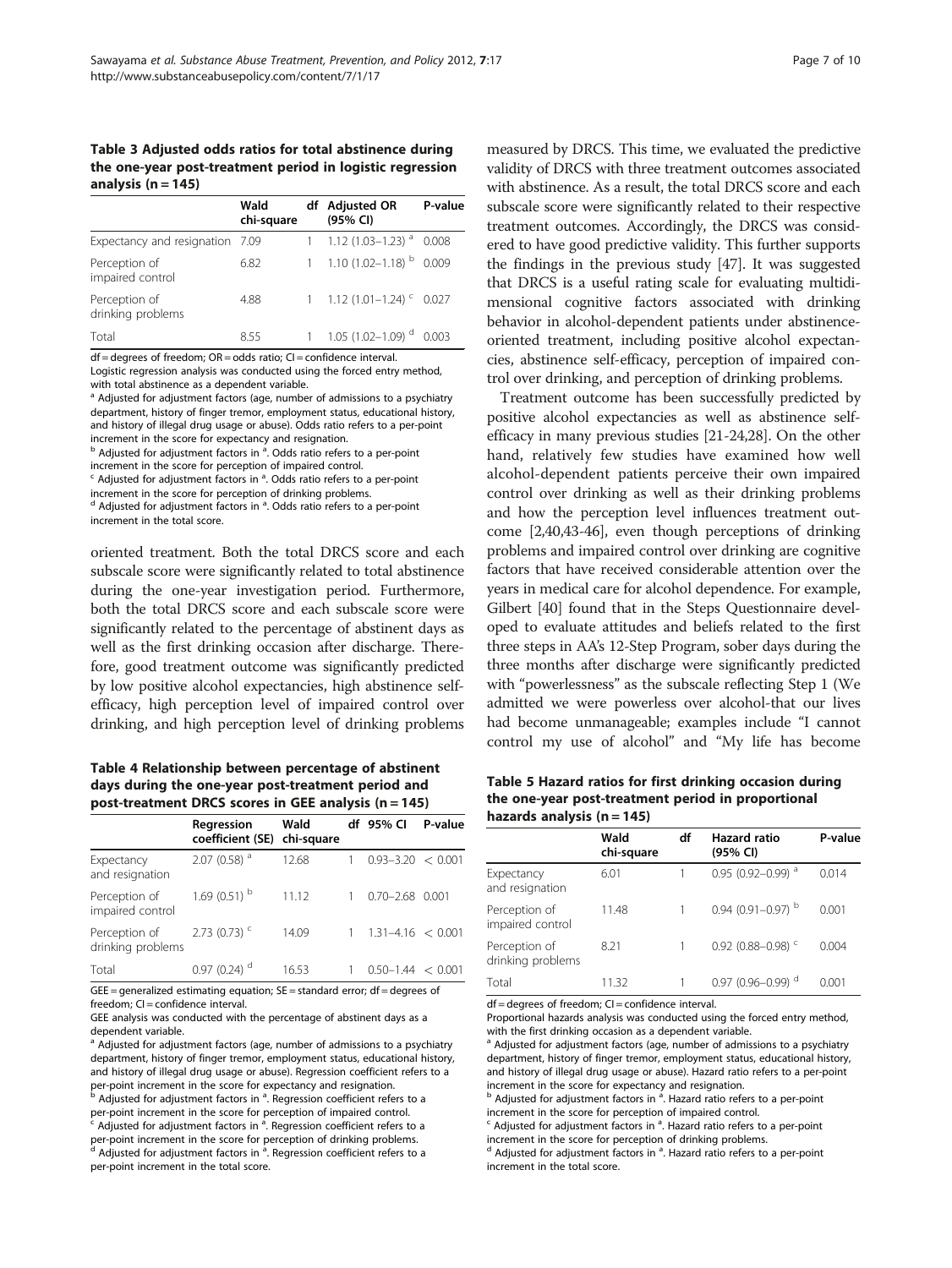<span id="page-7-0"></span>unmanageable because of alcohol"). "Powerlessness" may be similar to "perception of impaired control" and "perception of drinking problems" as subscales of DRCS. In SOCRATES, the questionnaire designed to evaluate patients' motivation to change drinking-related be-havior [\[39](#page-8-0)], Miller and Tonigan [\[59](#page-9-0)] found that "recognition" as the subscale reflecting perception of drinking problems (such as "I have serious problems with drinking" and "My drinking is causing a lot of harm") was significantly related to frequency and intensity of drinking in outpatients at the proximal follow-up (months 4–9) and distal follow-up (months 10–15). These previous studies are consistent with our study, suggesting that perceptions of impaired control and drinking problems are cognitive factors still of concern from the viewpoint of predicting treatment outcome.

It was suggested that DRCS has good predictive validity in alcohol-dependent patients under abstinence-oriented treatment. However, such validity has not been suggested in the case of problem drinkers or alcohol-dependent patients under moderation-oriented treatment. Heather et al. [[45](#page-8-0)] developed the Impaired Control Scale (ICS), a self-reported rating scale to assess the degree of impaired control over drinking in problem drinkers. "Part 2," one of the three subscales of ICS, measures the frequency of success in controlled drinking in the last six months. High frequency of success measured in "Part 2" was significantly related to good treatment outcome for problem drinkers under moderation-oriented treatment [\[60\]](#page-9-0). Unlike the subject's "perception of impaired control" in DRCS, the actual frequency of success or failure in controlled drinking is measured in "Part 2" of ICS. Frequency of success in controlled drinking is assumed to be actually higher for problem drinkers with mild dependence or low impaired control compared to alcohol-dependent patients [[60](#page-9-0)-[62](#page-9-0)]. Thus, perception of impaired control over drinking is expected to be lower for problem drinkers compared to alcohol-dependent patients. Furthermore, problem drinkers or alcohol abusers under moderation-oriented treatment might have higher self-efficacy for controlled drinking, leading to lower "perception of impaired control" in DRCS. Based on the above, it might be preferable to administer DRCS to alcohol-dependent patients under abstinence-oriented treatment.

The quantity and frequency of drinking prior to treatment was not evaluated in detail in this study. Also, although the participants in this study met the DSM-IV Diagnostic Criteria for Alcohol Dependence, the severity of alcohol dependence was not evaluated. An important future task would be to expand the application of DRCS to the evaluation of mild cases.

This study is an extension to our previous study [\[47](#page-8-0)]. We obtained answers to the outcome survey from 41 people other than participants (36 by phone interviews with families only and five by phone interviews with municipal welfare office staff only); therefore the treatment outcome may not have been strictly evaluated. On the other hand, it seems significant that the treatment outcome after one year was successfully evaluated at a high proportion: 145 out of 155 who completed inpatient treatment, by obtaining answers from families and municipal welfare office staff. It is also considered useful that the predictive validity of DRCS was evaluated by three treatment outcomes including total abstinence, percentage of abstinent days and the first drinking occasion.

## Conclusions

In this study, it was suggested that the DRCS has good predictive validity in alcohol-dependent patients under abstinence-oriented treatment. Both the total DRCS score and each subscale score were significantly related to total abstinence, percentage of abstinent days, and the first drinking occasion during the one-year investigation period. Furthermore, when the total DRCS score and subscale scores were compared before and after treatment, a significant increase was seen for both scores. It was suggested that DRCS is a useful rating scale for assessing treatment effects or predicting treatment outcome in alcohol-dependent patients under abstinence-oriented treatment. There are few scales for evaluating lack of perception or denial of drinking problems as well as impaired control over drinking; DRCS would be highly useful since it can briefly assess abstinence self-efficacy, perception of impaired control over drinking and perception of drinking problems in addition to positive alcohol expectancies in alcohol-dependent patients under abstinence-oriented treatment.

## Additional files

[Additional file 1](http://www.biomedcentral.com/content/supplementary/1747-597X-7-17-S1.doc): Drinking-Related Cognitions Scale (DRCS: Translated into English from Japanese).

[Additional file 2](http://www.biomedcentral.com/content/supplementary/1747-597X-7-17-S2.doc): Factor analysis of DRCS (maximum likelihood method, promax rotation).

#### Competing interests

The authors declare that they have no competing interests.

#### Acknowledgements

This work was supported by a Parents' Association Grant of Kitasato University, School of Medicine.

#### Author details

<sup>1</sup> Department of Psychiatry, Kitasato University School of Medicine, 2-1-1 Asamizodai, Minami-ku, Sagamihara Kanagawa 252-0380, Japan. <sup>2</sup>National Hospital Organization Kurihama Alcoholism Center, 5-3-1 Nobi, Yokosuka, Kanagawa 239-0841, Japan. <sup>3</sup>Department of Occupational Mental Health Kitasato University Graduate School of Medical Sciences, 1-15-1 Kitasato, Minami-ku, Sagamihara Kanagawa 252-0374, Japan. <sup>4</sup>Health and Advisory Center for the Well-Being of Spirit and Mind, City of Yokohama, 1735 Toriyama-cho, Kohoku-ku, Yokohama Kanagawa 222-0035, Japan.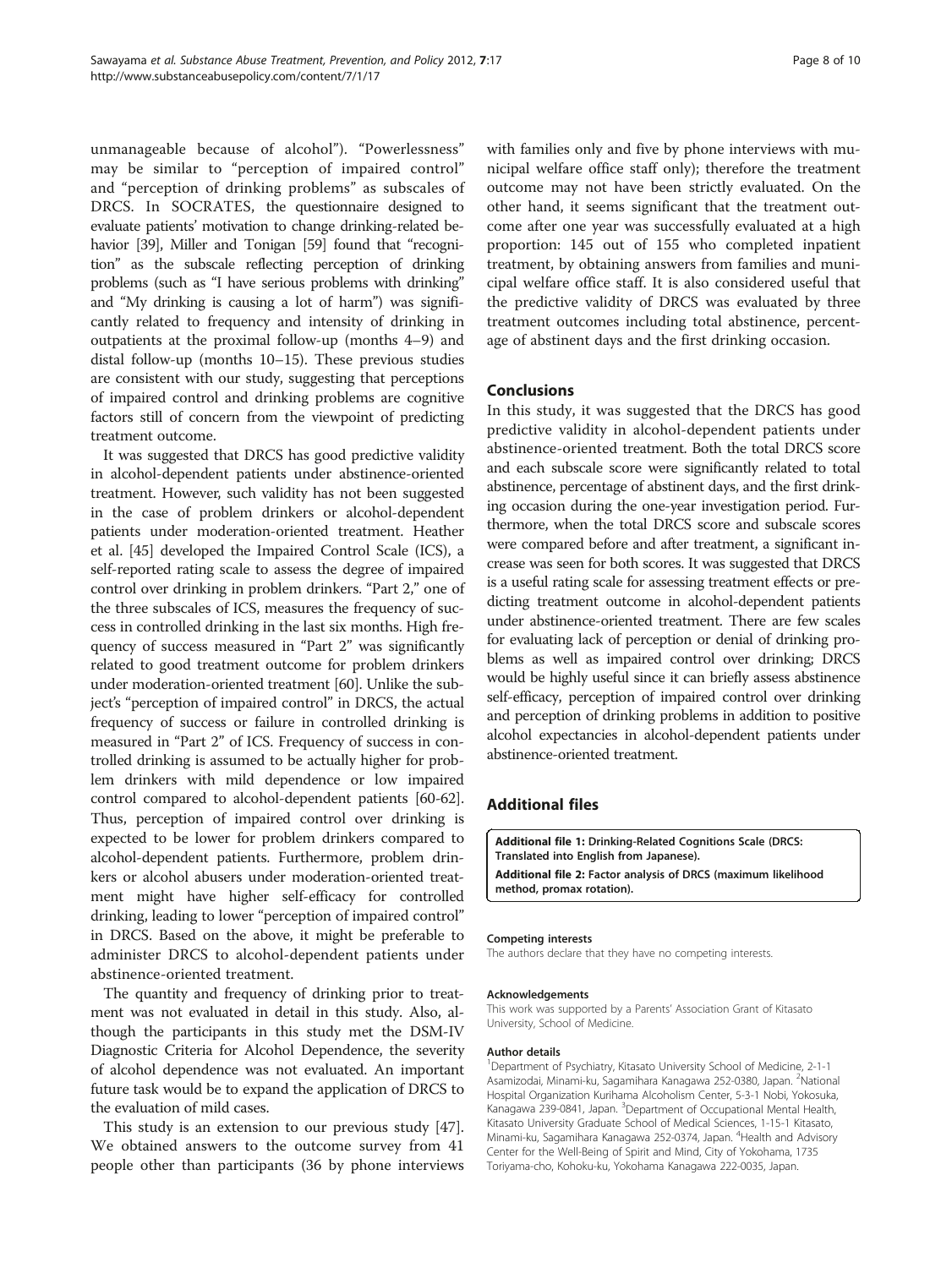#### <span id="page-8-0"></span>Authors' contributions

TS, JY, NS, and SH participated in the conceptualization and design of the study. TS, ES, TI, and HM managed the literature searches and summaries of previous related work. TS and KT undertook the statistical analysis, and TS drafted the manuscript. All authors contributed to and approved the final manuscript.

#### Received: 19 November 2011 Accepted: 4 May 2012 Published: 4 May 2012

#### References

- 1. Adamson SJ, Sellman JD, Frampton CM: Patient predictors of alcohol treatment outcome: a systematic review. J Subst Abuse Treat 2009, 36:75–86.
- Donovan DM: Assessment to aid in the treatment planning process. In In Assessing Alcohol Problems: A Guide for Clinicians and Researchers. 2nd edition. Edited by Allen JP, Wilson VB. Bethesda, MD: National Institute on Alcohol Abuse and Alcoholism; 2003:125–188.
- 3. Jones BT, Corbin W, Fromme K: A review of expectancy theory and alcohol consumption. Addiction 2001, 96:57–72.
- 4. Marlatt GA, Witkiewitz K: Relapse prevention for alcohol and drug problems. In In Relapse prevention: maintenance strategies in the treatment of addictive behaviors. 2nd edition. Edited by Marlatt GA, Donovan DM. New York: Guilford Press; 2005:1–44.
- 5. Morse RM, Flavin DK: Definition of alcoholism. JAMA 1992, 268:1012-1014.
- 6. Oei TP, Baldwin AR: Expectancy theory: a two-process model of alcohol use and abuse. J Stud Alcohol 1994, 55:525–534.
- 7. Anderson DJ: The Psychopathology of Denial. Minneapolis: Hazelden; 1981.
- 8. Prochaska JO, DiClemente CC: Stage and processes of self-change of smoking: toward an integrative model of change. J Consult Clin Psychol 1983, 51:390–395.
- Prochaska JO, DiClemente CC: Toward a comprehensive model of change. In In Treating Addictive Behaviors: Processes of Change. Edited by Miller WR, Heather N. New York: Plenum Press; 1986:3–27.
- 10. Prochaska JO, DiClemente CC: Stages of change in the modification of problem behaviors. In In Progress in Behavior Modification. Volume 28. Edited by Hersen M, Eisler RM, Miller PM. Sycamore, IL: Sycamore Publishing Co; 1992:183–218.
- 11. Miller WR: Motivational interviewing with problem drinkers. Behav Psychother 1983, 11:147–172.
- 12. Miller WR, Rollnick S: Motivational interviewing: Preparing people to change. 2nd edition. New York: Guilford Press; 2002.
- 13. DiClemente CC, Prochaska JO: Toward a comprehensive, transtheoretical model of change: stage of change and addictive behaviors. In In Treating Addictive Behaviors. 2nd edition. Edited by Miller WR, Heather N. New York: Plenum Press; 1998:3–24.
- 14. Prochaska JO, DiClemente CC, Norcross JC: In search of how people change: applications to addictive behaviors. Am Psychol 1992, 47:1102–1114.
- 15. DiClemente CC, Velasquez MM: Motivational interviewing and the stage of change. In In Motivational interviewing: Preparing people for change, 2nd edition. Edited by Miller WR, Rollnick S. New York: Guilford Press; 2002: 201–216.
- 16. Heather N, Rollnick S, Bell A: Predictive Validity of the Readiness to Change Questionnaire. Addiction 1993, 88:1667–1677.
- 17. Heather N, Luce A, Peck D, Dunbar B, James I: Development of a Treatment Version of the Readiness to Change Questionnaire. Addict Res 1999, 7:63–83.
- 18. Isenhart CE: Pretreatment readiness for change in male alcohol dependent subjects: predictors of one-year follow-up status. J Stud Alcohol 1997, 58:351–357.
- 19. Maisto SA, Conigliaro J, McNeil M, Kraemer K, O'Connor M, Kelley ME: Factor structure of the SOCRATES in a sample of primary care patients. Addict Behav 1999, 24:879–892.
- 20. Project MATCH Research Group: Matching alcoholism treatments to client heterogeneity: Project MATCH post-treatment drinking outcomes. J Stud Alcohol 1997, 58:7–29.
- 21. Project MATCH Research Group: Project MATCH secondary a priori hypotheses. Addiction 1997, 92:1671–1698.
- 22. Project MATCH Research Group: Matching alcoholism treatments to client heterogeneity: Project MATCH three-year drinking outcomes. Alcohol Clin Exp Res 1998, 22:1300–1311.
- 23. Brown SA: Reinforcement expectancies and alcoholism treatment outcome after a one-year follow-up. J Stud Alcohol 1985, 46:304–308.
- 24. Connors GJ, Tarbox AR, Faillace LA: Changes in alcohol expectancies and drinking behavior among treated problem drinkers. J Stud Alcohol 1993, 53:676–683.
- 25. Jones BT, McMahon J: Negative and positive alcohol expectancies as predictors of abstinence after discharge from a residential treatment program: a one-month and three-month follow-up study in men. *J Stud* Alcohol 1994, 55:543–548.
- 26. Jones BT, McMahon J: A comparison of positive and negative alcohol expectancy and value and their multiplicative composite as predictors of post-treatment abstinence survivorship. Addiction 1996, 91:89–99.
- 27. Connors GJ, Maisto SA, Zywiak WH: Understanding relapse in the broader context of post-treatment functioning. Addiction 1996, 91(Suppl 1):173–189.
- 28. Goldbeck R, Myatt P, Aitchison T: End-of-treatment self-efficacy: a predictor of abstinence. Addiction 1997, 92:313–324.
- 29. Greenfield SF, Hufford MR, Vagge LM, Muenz LR, Costello ME, Weiss RD: The relationship of self-efficacy expectancies to relapse among alcohol dependent men and women: a prospective study. J Stud Alcohol 2000, 61:345-351.
- 30. Rychtarik RG, Prue DM, Rapp SR, King AC: Self-efficacy, aftercare and relapse in a treatment program for alcoholics. J Stud Alcohol 1992, 53:435–440.
- 31. Solomon KE, Annis HM: Outcome and efficacy expectancy in the prediction of post-treatment drinking behavior. Br J Addict 1990, 85:659–665.
- 32. DiClemente CC, Carbonari JP, Montgomery RPG, Hughes SO: The Alcohol Abstinence Self-Efficacy Scale. J Stud Alcohol 1994, 55:141–148.
- 33. Cunningham JA, Sobell LC, Gavin DR, Sobell MB, Breslin FC: Assessing motivation for change: preliminary development and evaluation of a scale measuring the costs and benefits of changing alcohol or drug use. Psychol Addict Behav 1997, 11:107–114.
- 34. Brown SA, Christiansen BA, Goldman MS: The Alcohol Expectancy Questionnaire: An instrument for the assessment of adolescent and adult alcohol expectancies. J Stud Alcohol 1987, 48:483-491.
- 35. Oei TPS, Hasking PA, Young RM: Drinking Refusal Self-Efficacy Questionnaire-Revised (DRSEQ-R): a new factor structure with confirmatory factor analysis. Drug Alcohol Depend 2005, 78:297–307.
- 36. Jones BT, McMahon J: The reliability of the negative alcohol expectancy questionnaire and its use. J Assoc Nurses Subst Abuse 1993, 12:15–16.
- 37. Jones BT, McMahon J: Negative alcohol expectancy predicts posttreatment abstinence survivorship: the whether, when and why of relapse to a first drink. Addiction 1994, 89:1653–1665.
- 38. McMahon J, Jones BT: The Negative Alcohol Expectancy Questionnaires. J Assoc Nurses Subst Abuse 1993, 12:17.
- 39. Miller WR, Tonigan JS: Assessing drinkers' motivation for change: the Stages of Change Readiness and Treatment Eagerness Scale (SOCRATES). Psychol Addict Behav 1996, 10:81–89.
- 40. Gilbert FS: Development of a "Steps Questionnaire. J Stud Alcohol 1991, 52:353–360.
- 41. Annis HA: A relapse prevention model for treatment of alcoholics. In In Treating Addictive Behaviors: Processes of Change. Edited by Miller WR, Heather N. New York: Plenum Press; 1986:407–433.
- 42. DiClemente CC, Hughes SO: Stage of change profiles in outpatient alcoholism treatment. J Subst Abuse 1990, 2:217–235.
- 43. Allan CA: Acknowledging alcohol problems: The use of a visual analogue scale to measure denial. J Nerv Ment Dis 1991, 179:620-625.
- 44. Goldsmith RJ, Green BL: A rating scale for alcoholic denial. J Nerv Ment Dis 1988, 176:614–620.
- 45. Heather N, Tebbutt JS, Mattick RP, Zamir R: Development of a scale for measuring impaired control over alcohol consumption: a preliminary report. J Stud Alcohol 1993, 54:700–709.
- 46. Morgenstern J, Frey RM, McCrady BS, Labouvie E, Neighbors CJ: Examining mediators of change in traditional chemical dependency treatment. J Stud Alcohol 1996, 57:53–64.
- 47. Sawayama T, Yoneda J, Tanaka K, Shirakawa N, Sawayama E, Higuchi S, Miyaoka H: Assessing multidimensional cognitions of drinking among alcohol-dependent patients: development and validation of a drinking-related cognitions scale (DRCS). Addict Behav 2009, 34:82–85.